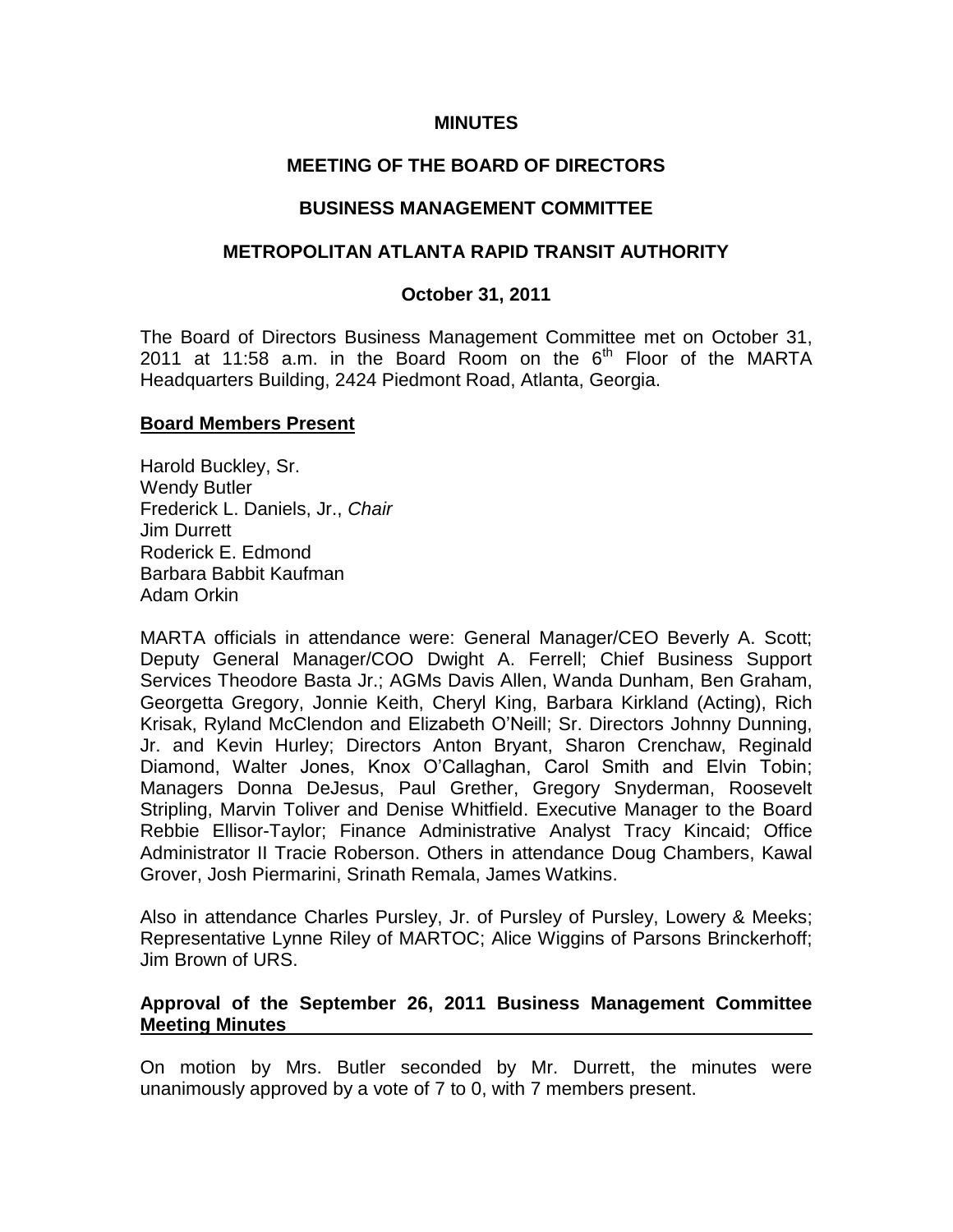## **Resolution Authorizing the Remediation of Replacement Trigger Events for Lease Transactions 2002-2 and 2002-3 with Wells Fargo Equipment Leasing**

Mr. Marsh presented this resolution for Board of Directors' approval authorizing the General Manager/CEO or her delegate to enter into agreements necessary to remediate two structured lease transactions that have triggered replacement requirements with Wells Fargo Equipment Financing.

Mr. Daniels thanked Mr. Marsh and his team. He requested that the Board receive a summary sheet of all transactions.

On motion by Mr. Durrett seconded by Mr. Buckley, the resolution was unanimously approved by a vote of 7 to 0, with 7 members present.

### **Resolution Authorizing the Execution of a FTA Grant and Related Local Partnership Agreement for Atlanta Streetcar Transit Enhancements**

Mr. O'Callaghan presented this resolution for Board of Directors' approval authorizing the General Manager/CEO or her delegate to execute a Federal Transit Administration (FTA) grant on behalf of MARTA and corresponding amendment to the Intergovernmental Agreement (IGA) with City of Atlanta and the Atlanta Downtown Improvement District (ADID) that would provide for the implementation of transit enhancements to the Atlanta Streetcar.

Dr. Edmond asked when MARTA will receive its money from City of Atlanta.

Mr. Ferrell said MARTA does not advance any money.

Mr. Daniels asked will MARTA receive an administrative fee.

Mr. Ferrell answered no.

Dr. Edmond asked what MARTA's liability is.

Mr. Ferrell said there is none, MARTA is protected.

On motion by Mr. Durrett seconded by Mr. Buckley, the resolution was unanimously approved by a vote of 7 to 0, with 7 members present.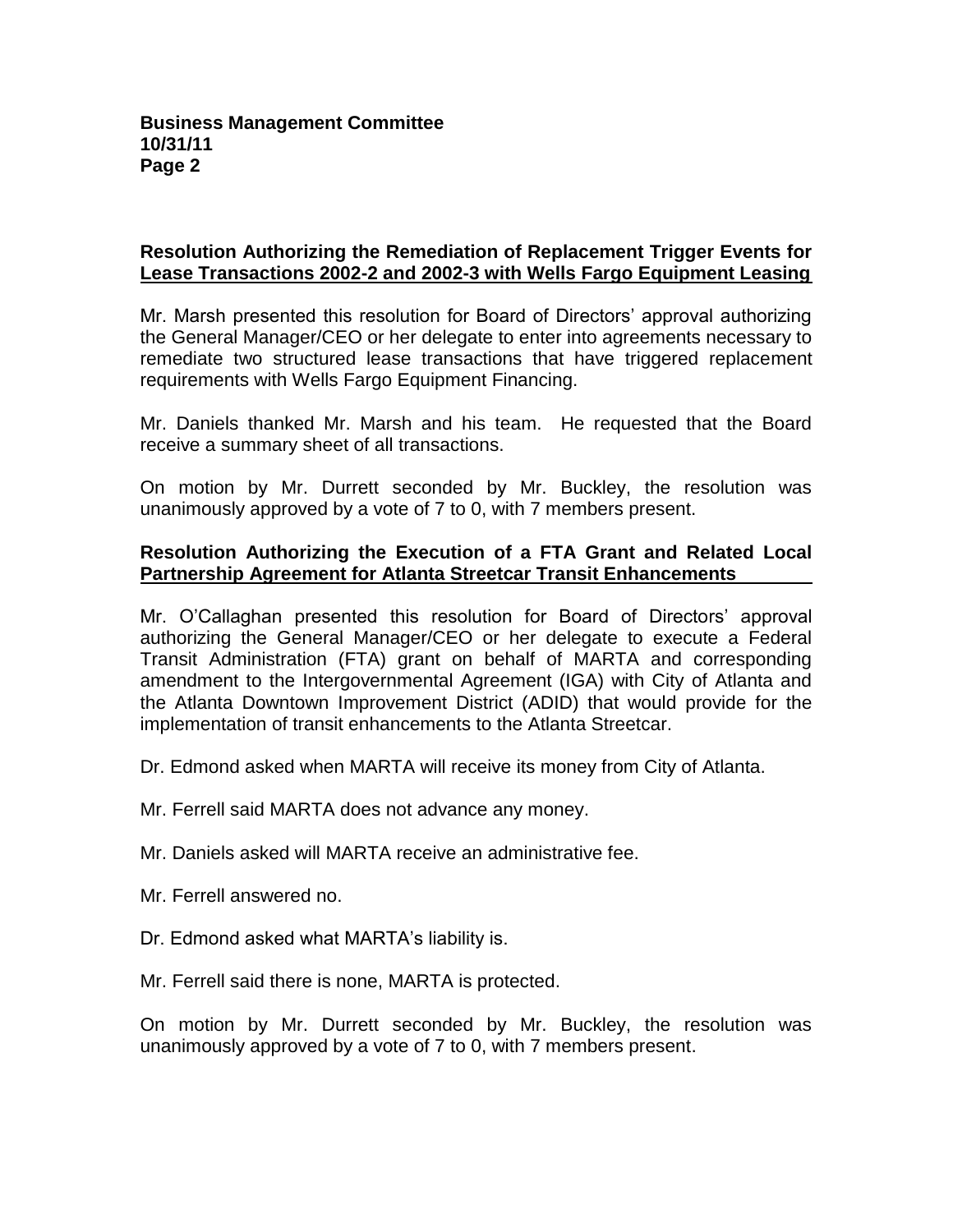## **Briefing – Financial Highlights**

Mr. Allen briefed the Committee on August 2011 and August Year-to-Date Fiscal Year 2012 Budget Variance Analysis and Financial Key Performance Indicators.

- On an August YTD basis, actual Revenues were favorable by \$0.9M, or 1.5%
	- $\circ$  Sales Tax receipts slightly under-performed (0.3%) relative to plan
	- $\circ$  Passenger Revenue was higher than budget due to ridership being higher than projected
	- o Lease income, particularly TOD Ground Leases were slightly above forecast (1.6%)
- On an August YTD basis, net operating budget Expenses were favorable by \$3.6M, or 5.4%
	- o Salaries & Wages were favorable by 11.6%
	- o Overtime expenses were 5.5% under budget
	- o Benefits were favorable by 4.1%
	- o Contractual Services were \$2M under budget
	- o CNG Fuel was 8.7% over budget
	- o Diesel Fuel was 7.7% over budget
	- o Other Materials & Supplies were unfavorable by \$0.5M
	- o Other Non-Labor was unfavorable by 6.1%
	- o Capital charges were unfavorable by 12.3%
- Sales Tax Subsidy
	- o The YTD actual Net Operating Loss (deficit) of \$3.2M requires a sales tax subsidy of 63.7%
	- o The annual budgeted Sales Tax Subsidy is 64.5%
- August budget variance was favorable at -0.26% under budget; budget variance YTD remains favorable at -5.40% under budget
- Combined Ridership for the month of August was 12.7M unlinked passenger boardings, exceeding the forecasted total by 0.8%; Combined Ridership of 24.6M unlinked trips YTD exceeded the forecast by 1.3%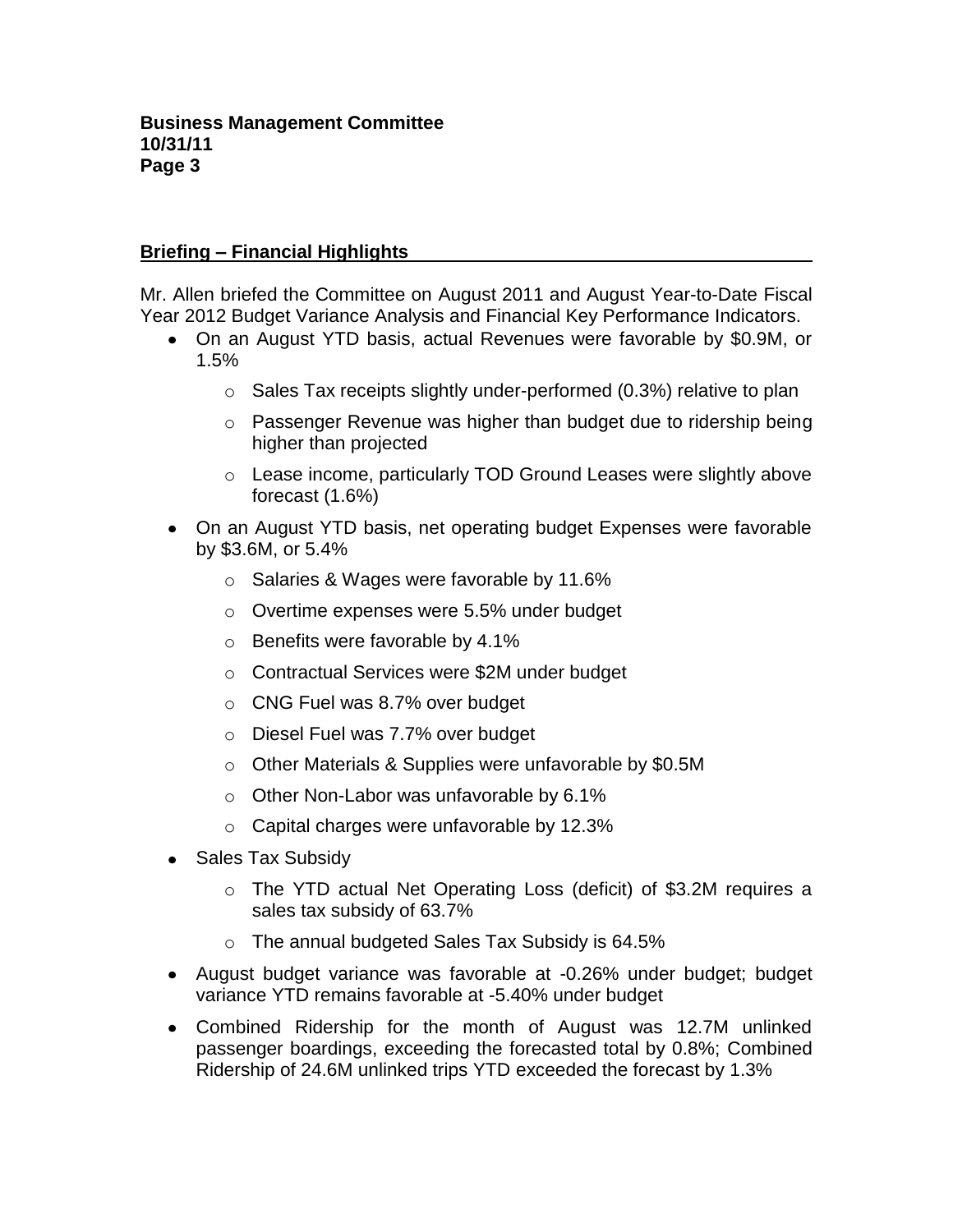- Cost per Bus Passenger Trip of \$2.86 in August is better than the forecast of \$3.14 by 8.9%; YTD Cost per Bus Passenger Trip was 11.8% better than forecasted
- Rail Cost per Passenger Trip of \$2.17 in August exceeded the forecasted by 5.3%; YTD Rail Cost per Passenger Trip was better than the forecast by 1.9%
- Cost per MARTA Mobility Passenger Trip of \$27.96 in August was better than the forecasted by 4.7%; YTD Cost per MARTA Mobility Passenger Trip was better than forecast by 7.3%

# **Briefing – Key Performance Indicator (KPI) Update**

Mr. Basta briefed the Committee on the August 2011 and August Year-to-Date Fiscal Year 2012 Key Performance Indicators.

- All four Financial KPIs are performing better than their August YTD 2012 targets
- Customer Service KPIs, measuring the aggregate responsiveness of MARTA's Customer Service Centers, have performed better than the YTD targets
- Bus Operations
	- o Bus OTP is showing an improving trend relative to the same time period last year
	- $\circ$  MDBF and MDBSI were below both the FY 2012 goal and the same period last year – this drop in performance was associated with a high level of air conditioner related road calls in July (the mechanical problem was addressed in August)
	- o YTD Bus Complaint rate of 9.09 complaints per 100K boardings has significantly improved
- Rail Operations
	- o On a YTD basis, Rail OTP was virtually on target at 97.38% against the goal of 98%
	- $\circ$  Rail MDBF was impacted in August with an increase in mechanical defects associated with door and HVAS sub-systems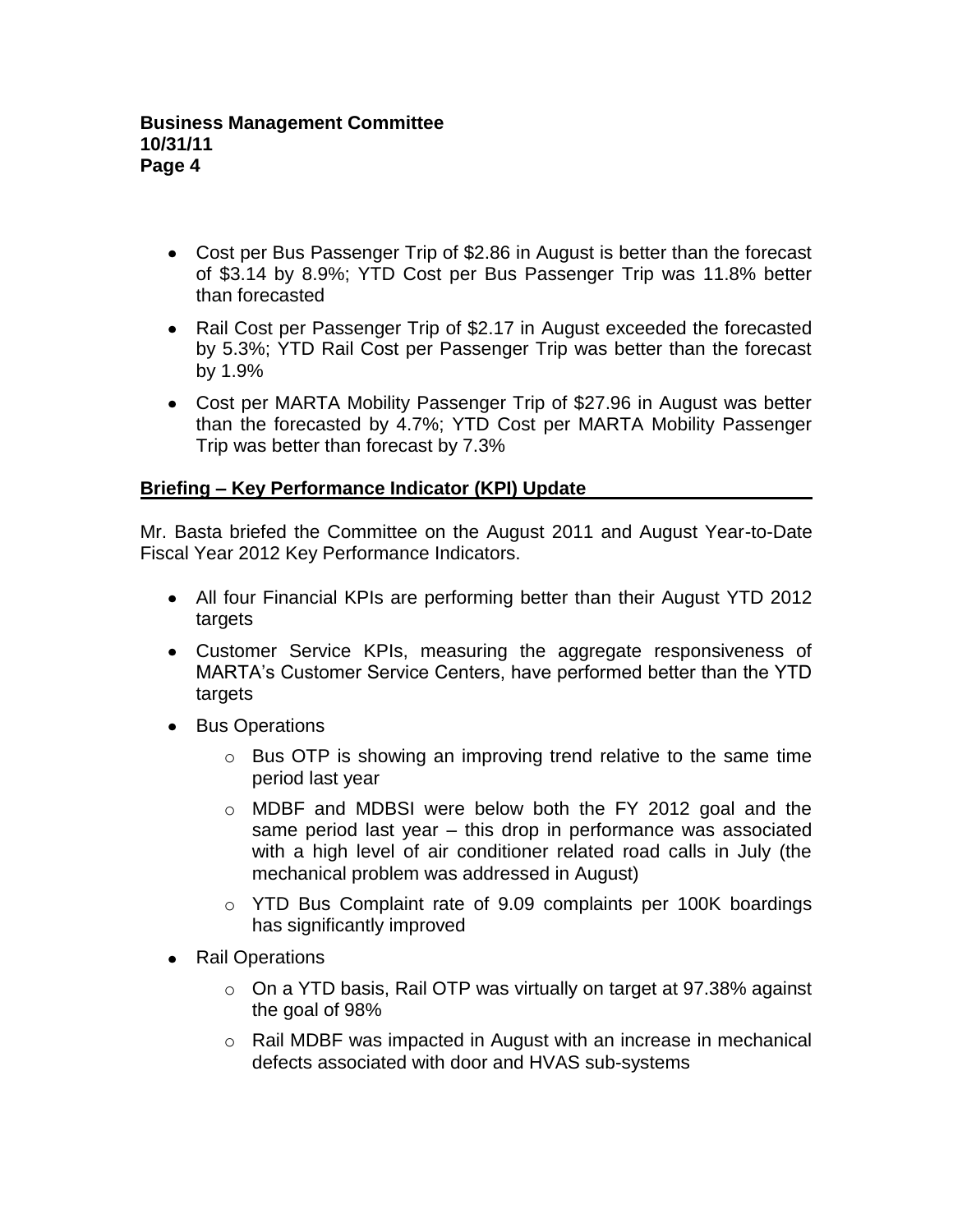- o Performance in the categories of MDBSI and Complaints were both better than the targeted goals
- Mobility Operations
	- o Mobility OTP, MDBF, MDBSI and two KPIs measuring responsiveness of Mobility Reservation Services have missed their monthly and YTD targets mostly due to continuously increasing demand and vacancies in Mobility operators as students (all positions filled) continue in training
	- o Trip Denial Rate has been kept at zero
	- $\circ$  Complaint rate has performed significantly better than goal
- Facilities Operations
	- o Escalator Availability, while missing the YTD goal of 98%, has significantly improved at 92.50% relative to the same period last year at 85.69%
	- o YTD Elevator Availability remains virtually on goal at 97.54% over the two month reporting period
- Safety & Security
	- o Part I Crime Rate exceeded the goal in both July and August
	- $\circ$  Bus Collisions, while missing the two month YTD goal, has improved by over 19% relative to the same period last year
	- o Mobility Collisions per 100K miles is better than goal over the two month reporting period
	- o Employee Accident Rate per 100 employees, while missing the two month goal, has improved over the same period last year

#### **Other Matters**

The Board Members agreed to advance MARTA's Proposals to Enhance Regional Transit Governance to the Governor's Transit Task Force.